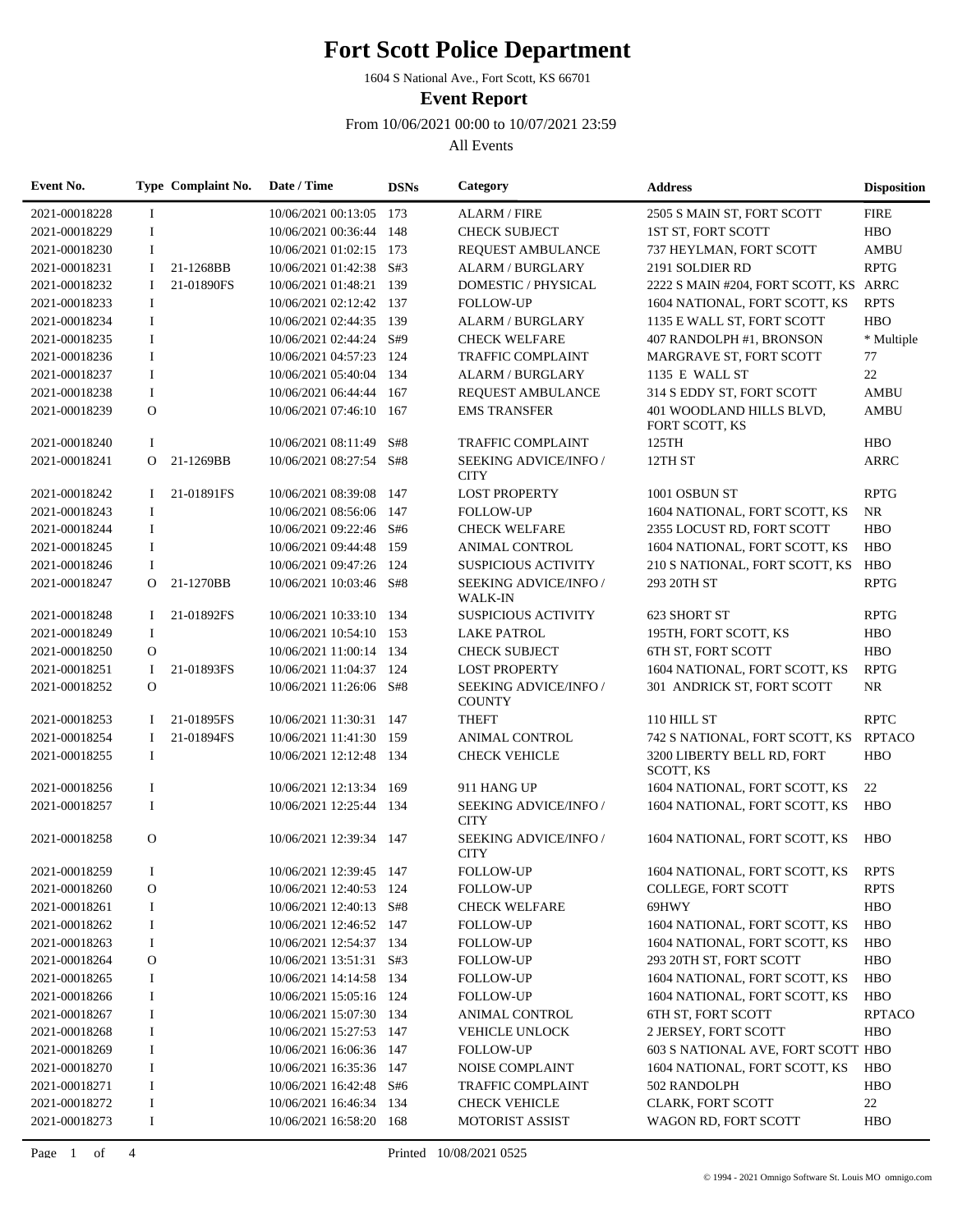1604 S National Ave., Fort Scott, KS 66701

**Event Report**

From 10/06/2021 00:00 to 10/07/2021 23:59

| Event No.     |               | Type Complaint No. | Date / Time              | <b>DSNs</b> | Category                               | <b>Address</b>                                      | <b>Disposition</b> |
|---------------|---------------|--------------------|--------------------------|-------------|----------------------------------------|-----------------------------------------------------|--------------------|
| 2021-00018274 | L             | 21-01896FS         | 10/06/2021 17:11:15 143  |             | <b>THEFT</b>                           | 2500 S MAIN, FORT SCOTT, KS                         | <b>ARRC</b>        |
| 2021-00018275 | $\mathbf I$   |                    | 10/06/2021 17:11:46 S#6  |             | SEEKING ADVICE/INFO /<br><b>COUNTY</b> | 293 20TH ST, FORT SCOTT                             | <b>HBO</b>         |
| 2021-00018276 | Ι.            | 21-1271BB          | 10/06/2021 17:10:12 S#8  |             | <b>CRIMINAL DAMAGE</b>                 | <b>FERN RD</b>                                      | <b>RPTC</b>        |
| 2021-00018277 | Ι.            | 21-1272BB          | 10/06/2021 17:53:24      | 168         | <b>ACCIDENT / NON-INJURY</b>           | YALE RD, FORT SCOTT                                 | * Multiple         |
| 2021-00018278 | 1             |                    | 10/06/2021 17:58:39 S#12 |             | SEEKING ADVICE/INFO /<br><b>COUNTY</b> | 2149 125TH, FORT SCOTT                              | <b>HBO</b>         |
| 2021-00018279 | $\mathbf I$   |                    | 10/06/2021 18:32:03      | 168         | <b>REQUEST AMBULANCE</b>               | 2134 JAYHAWK RD, FORT SCOTT                         | AMBU               |
| 2021-00018280 | $\bf{I}$      |                    | 10/06/2021 18:36:43      | 113         | <b>TRAFFIC COMPLAINT</b>               | 8TH ST, FORT SCOTT                                  | <b>HBO</b>         |
| 2021-00018281 | $\bf{I}$      |                    | 10/06/2021 18:42:40      | 143         | SEEKING ADVICE/INFO /<br><b>CITY</b>   | 1604 NATIONAL, FORT SCOTT, KS                       | <b>HBO</b>         |
| 2021-00018282 | $\Omega$      | 21-01897FS         | 10/06/2021 18:43:40      | S#8         |                                        | WARRANT SERVICE / ARREST 301 ANDRICK ST, FORT SCOTT | * Multiple         |
| 2021-00018283 | 1             |                    | 10/06/2021 19:28:58      | 168         | <b>REQUEST AMBULANCE</b>               | 2108 HORTON ST, FORT SCOTT                          | <b>AMBU</b>        |
| 2021-00018284 | $\mathbf I$   |                    | 10/06/2021 19:37:43 162  |             | 911 HANG UP                            | 1604 NATIONAL, FORT SCOTT, KS                       | 22                 |
| 2021-00018285 | $\bf{I}$      |                    | 10/06/2021 19:39:28      | S#12        | SEEKING ADVICE/INFO /<br><b>COUNTY</b> | 2074 NATIVE RD, FORT SCOTT                          | <b>HBO</b>         |
| 2021-00018286 | $\bf{I}$      | 21-01898FS         | 10/06/2021 19:46:31 113  |             | <b>FRAUD</b>                           | 1135 E WALL ST, FORT SCOTT                          | <b>RPTG</b>        |
| 2021-00018287 | I             |                    | 10/06/2021 19:49:22      | - 168       | 911 HANG UP                            | 1604 NATIONAL, FORT SCOTT, KS                       | 77                 |
| 2021-00018288 | $\bf{I}$      |                    | 10/06/2021 19:57:04 S#8  |             | SEEKING ADVICE/INFO /<br><b>CITY</b>   | 301 ANDRICK ST, FORT SCOTT                          | <b>HBO</b>         |
| 2021-00018289 | $\mathbf{O}$  |                    | 10/06/2021 20:17:48      | 143         | <b>FOLLOW-UP</b>                       | 2500 S MAIN, FORT SCOTT, KS                         | <b>HBO</b>         |
| 2021-00018290 | $\mathbf I$   |                    | 10/06/2021 21:23:45 162  |             | REQUEST AMBULANCE                      | 845 STATE ST #7, FORT SCOTT                         | <b>AMBU</b>        |
| 2021-00018291 | $\mathbf I$   |                    | 10/06/2021 21:24:55 143  |             | <b>CHECK SUBJECT</b>                   | 1920 S MAIN ST, FORT SCOTT                          | <b>HBO</b>         |
| 2021-00018292 | V             |                    | 10/06/2021 21:31:38      | S#12        | <b>TRAFFIC STOP</b>                    | 3RD ST, FORT SCOTT                                  | * Multiple         |
| 2021-00018293 | I             |                    | 10/06/2021 21:49:01      | 125         | OTHER AGENCY ASSIST                    | 1604 NATIONAL, FORT SCOTT, KS                       | <b>HBO</b>         |
| 2021-00018294 | I             |                    | 10/06/2021 22:36:33 162  |             | 911 HANG UP                            | 1604 NATIONAL, FORT SCOTT, KS                       | 22                 |
| 2021-00018295 | V             |                    | 10/06/2021 23:13:16 143  |             | <b>TRAFFIC STOP</b>                    | WALL ST, FORT SCOTT                                 | <b>NTA</b>         |
| 2021-00018296 | V             |                    | 10/06/2021 23:32:18 143  |             | <b>TRAFFIC STOP</b>                    | 1919 S HORTON, FORT SCOTT, KS                       | <b>NTA</b>         |
| 2021-00018297 | $\bf{I}$      |                    | 10/06/2021 23:33:40      | 168         | 911 HANG UP                            | 1604 NATIONAL, FORT SCOTT, KS                       | 77                 |
| 2021-00018298 | $\mathbf O$   |                    | 10/06/2021 23:51:14 168  |             | <b>CHECK VEHICLE</b>                   | 101 S STATE ST, FORT SCOTT                          | <b>HBO</b>         |
| 2021-00018299 | V             |                    | 10/07/2021 00:12:22 S#12 |             | <b>TRAFFIC STOP</b>                    | 1ST ST, FORT SCOTT                                  | <b>WW</b>          |
| 2021-00018300 | V             | 21-1273BB          | 10/07/2021 01:03:41      | S#12        | <b>TRAFFIC STOP</b>                    | 195TH, FORT SCOTT                                   | <b>RPTG</b>        |
| 2021-00018301 | $\bf{I}$      |                    | 10/07/2021 01:30:24 168  |             | OTHER AGENCY ASSIST                    | 1604 NATIONAL, FORT SCOTT, KS                       | <b>HBO</b>         |
| 2021-00018302 | $\mathbf I$   |                    | 10/07/2021 01:37:52 168  |             | OTHER AGENCY ASSIST                    | 69HWY, ARCADIA                                      | <b>HBO</b>         |
| 2021-00018303 | V             |                    | 10/07/2021 02:47:45 S#12 |             | <b>TRAFFIC STOP</b>                    | LIMESTONE RD, FORT SCOTT                            | <b>WW</b>          |
| 2021-00018304 | V             | 21-01899FS         | 10/07/2021 03:17:34 143  |             | <b>PURSUIT</b>                         | WALL ST, FORT SCOTT                                 | <b>HBO</b>         |
| 2021-00018305 | I             |                    | 10/07/2021 03:38:39      | 113         | <b>OTHER AGENCY ASSIST</b>             | 1604 NATIONAL, FORT SCOTT, KS                       | <b>HBO</b>         |
| 2021-00018306 | $\bf{I}$      |                    | 10/07/2021 03:59:50 168  |             | <b>ALARM / MEDICAL</b>                 | 1526 S BROADWAY, FORT SCOTT                         | <b>AMBU</b>        |
| 2021-00018307 | I             |                    | 10/07/2021 04:23:01 168  |             | <b>ALARM / FIRE</b>                    | <b>2505 S MAIN ST</b>                               | <b>FIRE</b>        |
| 2021-00018308 | 1             |                    | 10/07/2021 04:38:52 113  |             | <b>ALARM / BURGLARY</b>                | 1708 S NATIONAL, FORT SCOTT,<br>KS                  | <b>HBO</b>         |
| 2021-00018309 | I             |                    | 10/07/2021 06:54:29 S#6  |             | <b>TRAFFIC COMPLAINT</b>               | 7HWY                                                | <b>HBO</b>         |
| 2021-00018310 | I             |                    | 10/07/2021 07:03:13      | 167         | OTHER AGENCY ASSIST                    | 1604 NATIONAL, FORT SCOTT, KS                       | NR                 |
| 2021-00018311 | I             |                    | 10/07/2021 07:13:28      | S#8         | FIRE / OTHER                           | 145TH                                               | * Multiple         |
| 2021-00018312 | Ι.            | 21-1274BB          | 10/07/2021 07:18:49 S#8  |             | <b>ACCIDENT / NON-INJURY</b>           | 293 20TH ST                                         | <b>RPTA</b>        |
| 2021-00018313 | $\mathbf{O}$  |                    | 10/07/2021 07:28:47 S#8  |             | <b>NO PROBLEM</b>                      | <b>NATIONAL AVE</b>                                 | <b>HBO</b>         |
| 2021-00018314 | $\mathcal{O}$ | 21-01900FS         | 10/07/2021 08:21:02 146  |             | <b>LOST PROPERTY</b>                   | 1604 NATIONAL, FORT SCOTT, KS                       | <b>RPTG</b>        |
| 2021-00018315 | 1             | 21-01901FS         | 10/07/2021 08:22:51 147  |             | <b>THEFT</b>                           | 615 S MARGRAVE ST, FORT SCOTT RPTC                  |                    |
| 2021-00018316 | <b>I</b>      | 21-01902FS         | 10/07/2021 08:32:37 124  |             | <b>LOST PROPERTY</b>                   | 524 BURKE ST, FORT SCOTT                            | <b>RPTG</b>        |
| 2021-00018317 | I             |                    | 10/07/2021 08:36:47 159  |             | <b>ANIMAL CONTROL</b>                  | <b>LOWMAN ST</b>                                    | <b>RPTACO</b>      |
| 2021-00018318 | $\bf{I}$      |                    | 10/07/2021 08:59:51 159  |             | ANIMAL CONTROL                         | 1604 NATIONAL, FORT SCOTT, KS                       | <b>RPTACO</b>      |
| 2021-00018319 | O             |                    | 10/07/2021 09:16:36 159  |             | ANIMAL CONTROL                         | 601 CLARK                                           | <b>RPTACO</b>      |
| 2021-00018320 | 0             |                    | 10/07/2021 09:24:34 S#8  |             | <b>FOLLOW-UP</b>                       | 293 20TH ST                                         | <b>HBO</b>         |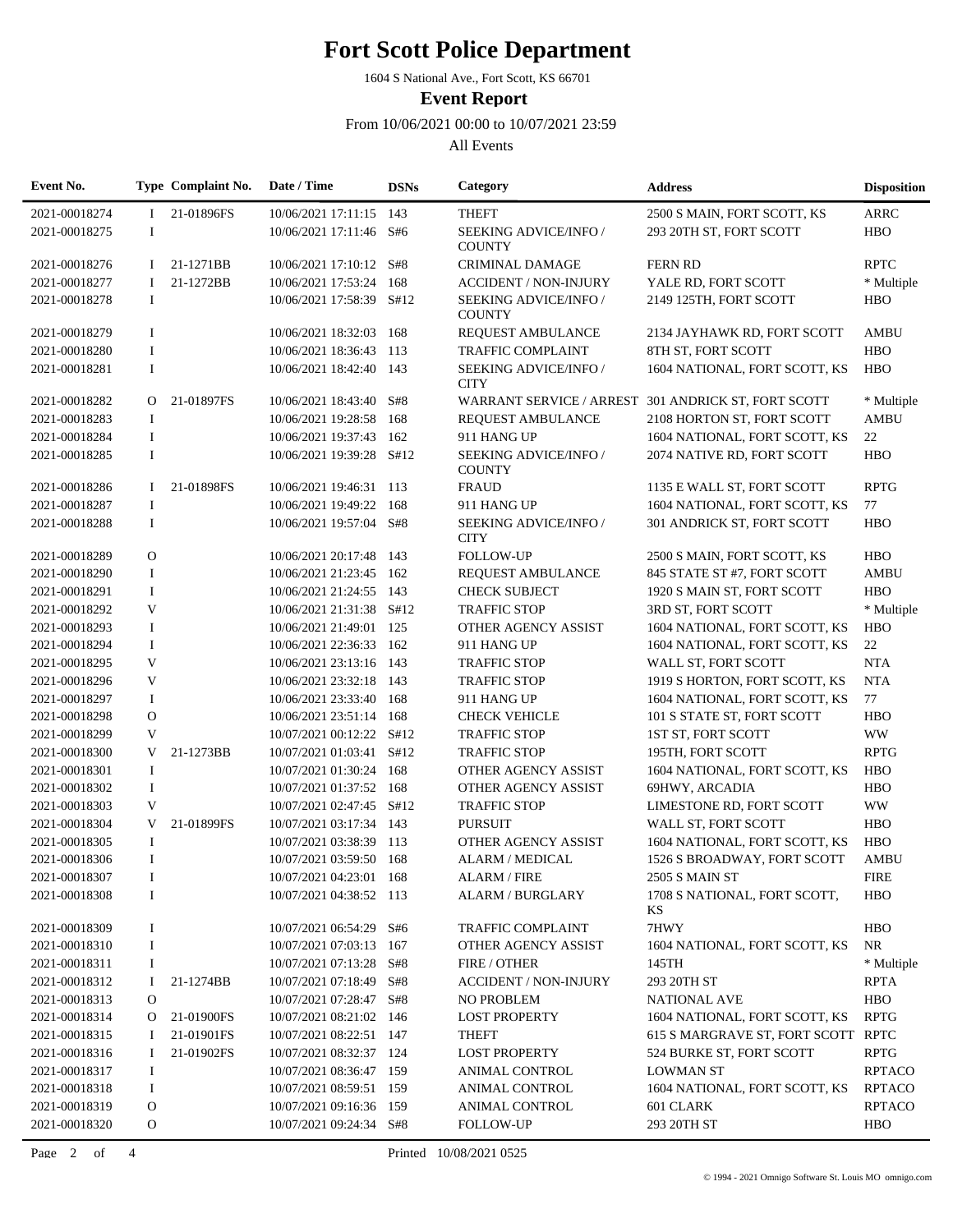1604 S National Ave., Fort Scott, KS 66701

**Event Report**

From 10/06/2021 00:00 to 10/07/2021 23:59

| Event No.     |                | Type Complaint No. | Date / Time              | <b>DSNs</b> | Category                                     | <b>Address</b>                             | <b>Disposition</b> |
|---------------|----------------|--------------------|--------------------------|-------------|----------------------------------------------|--------------------------------------------|--------------------|
| 2021-00018321 | -1             |                    | 10/07/2021 09:41:40 147  |             | <b>SEEKING ADVICE/INFO/</b><br><b>CITY</b>   | 410 S EDDY ST, FORT SCOTT                  | <b>HBO</b>         |
| 2021-00018322 | $\bf{I}$       |                    | 10/07/2021 09:52:30 147  |             | SEEKING ADVICE/INFO /<br><b>CITY</b>         | 1700 MAIN ST                               | <b>HBO</b>         |
| 2021-00018323 | $\bf{I}$       |                    | 10/07/2021 10:04:34 167  |             | REQUEST AMBULANCE                            | 737 HEYLMAN, FORT SCOTT                    | <b>AMBU</b>        |
| 2021-00018324 | <b>I</b>       | 21-01903FS         | 10/07/2021 10:06:21      | 159         | <b>ANIMAL CONTROL</b>                        | 1602 PARKINSON ST, FORT SCOTT              | <b>RPTACO</b>      |
| 2021-00018325 | $\bf{I}$       |                    | 10/07/2021 10:12:39      | S#4         | SEEKING ADVICE/INFO /<br><b>COUNTY</b>       | 293 20TH ST, FORT SCOTT                    | <b>HBO</b>         |
| 2021-00018326 | $\mathbf{O}$   |                    | 10/07/2021 10:47:18 159  |             | <b>ANIMAL CONTROL</b>                        | 601 N BARBEE, FORT SCOTT, KS               | <b>RPTACO</b>      |
| 2021-00018327 | $\bf{I}$       |                    | 10/07/2021 10:53:49 159  |             | <b>ANIMAL CONTROL</b>                        | HORTON ST, FORT SCOTT                      | <b>HBO</b>         |
| 2021-00018328 | $\Omega$       |                    | 10/07/2021 11:01:02 134  |             | <b>TRAINING</b>                              | 293 20TH ST                                | NR                 |
| 2021-00018329 | $\bf{I}$       |                    | 10/07/2021 11:19:59 147  |             | <b>FOLLOW-UP</b>                             | 1604 NATIONAL, FORT SCOTT, KS              | <b>RPTS</b>        |
| 2021-00018330 | $\bf{I}$       |                    | 10/07/2021 11:22:31      | S#8         | <b>FOLLOW-UP</b>                             | 1604 S NATIONAL AVE, FORT<br><b>SCOTT</b>  | <b>HBO</b>         |
| 2021-00018331 | $\bf{I}$       |                    | 10/07/2021 11:23:09      | S#8         | <b>PAPER SERVICE</b>                         | 1408 125TH, REDFIELD                       | <b>HBO</b>         |
| 2021-00018332 | $\mathbf I$    |                    | 10/07/2021 11:36:33 124  |             | <b>FOLLOW-UP</b>                             | 1604 NATIONAL, FORT SCOTT, KS              | NR                 |
| 2021-00018333 | $\mathbf I$    |                    | 10/07/2021 11:50:51 134  |             | <b>FOLLOW-UP</b>                             | 1604 NATIONAL, FORT SCOTT, KS              | <b>HBO</b>         |
| 2021-00018334 | $\mathbf I$    |                    | 10/07/2021 11:55:05 167  |             | REQUEST AMBULANCE                            | 314 S EDDY ST, FORT SCOTT                  | <b>AMBU</b>        |
| 2021-00018335 | $\Omega$       |                    | 10/07/2021 12:11:27      | S#6         | <b>FOLLOW-UP</b>                             | <b>BIRCH RD</b>                            | <b>HBO</b>         |
| 2021-00018336 | $\bf{I}$       |                    | 10/07/2021 12:31:29      | S#8         | OTHER AGENCY ASSIST                          | 1567 75TH, UNIONTOWN                       | $\rm NR$           |
| 2021-00018337 | $\bf{I}$       |                    | 10/07/2021 13:03:41      | 124         | <b>TRAFFIC COMPLAINT</b>                     | 3RD ST                                     | $\rm NR$           |
| 2021-00018338 | $\bf{I}$       |                    | 10/07/2021 13:15:08      | S#8         | <b>FOLLOW-UP</b>                             | 293 20TH ST                                | $\rm NR$           |
| 2021-00018339 | $\mathbf I$    |                    | 10/07/2021 13:16:18      | S#6         | <b>FOLLOW-UP</b>                             | 293 20TH ST                                | 77                 |
| 2021-00018340 | $\Omega$       |                    | 10/07/2021 13:21:21 167  |             | <b>EMS TRANSFER</b>                          | 401 WOODLAND HILLS BLVD,<br>FORT SCOTT, KS | <b>AMBU</b>        |
| 2021-00018341 | $\bf{I}$       |                    | 10/07/2021 13:30:50 147  |             | <b>FOLLOW-UP</b>                             | 1604 NATIONAL, FORT SCOTT, KS              | <b>HBO</b>         |
| 2021-00018342 | $\bf{I}$       |                    | 10/07/2021 13:40:29      | -134        | <b>CHECK VEHICLE</b>                         | <b>OAK ST</b>                              | <b>RPTS</b>        |
| 2021-00018343 | $\bf{I}$       |                    | 10/07/2021 13:45:19 S#6  |             | <b>SEEKING ADVICE/INFO/</b><br><b>COUNTY</b> | 293 20TH ST                                | $\rm NR$           |
| 2021-00018344 | $\bf{I}$       |                    | 10/07/2021 13:45:56 124  |             | <b>FOLLOW-UP</b>                             | 1604 S NATIONAL AVE, FORT<br><b>SCOTT</b>  | <b>HBO</b>         |
| 2021-00018345 | $\bf{I}$       |                    | 10/07/2021 14:13:40 167  |             | <b>FOLLOW-UP</b>                             | 1604 NATIONAL, FORT SCOTT, KS              | 22                 |
| 2021-00018346 | $\Omega$       |                    | 10/07/2021 14:45:46      | 156         | <b>NO PROBLEM</b>                            | 123 S MAIN ST                              | <b>HBO</b>         |
| 2021-00018347 | <b>I</b>       | 21-1275BB          | 10/07/2021 14:55:49      | S#8         | OTHER AGENCY ASSIST                          | 69HWY                                      | <b>ARRC</b>        |
| 2021-00018348 | $\mathbf I$    |                    | 10/07/2021 15:24:14 147  |             | <b>FOLLOW-UP</b>                             | 1604 NATIONAL, FORT SCOTT, KS              | <b>HBO</b>         |
| 2021-00018349 | $\mathbf I$    |                    | 10/07/2021 15:53:57 124  |             | <b>FOLLOW-UP</b>                             | 1604 NATIONAL, FORT SCOTT, KS              | <b>RPTS</b>        |
| 2021-00018350 | I              |                    | 10/07/2021 15:56:20      | S#8         | <b>ANIMAL CONTROL</b>                        | 125TH                                      | <b>HBO</b>         |
| 2021-00018351 | I              | 21-01904FS         | 10/07/2021 16:00:13 134  |             | <b>FOLLOW-UP</b>                             | 1604 NATIONAL, FORT SCOTT, KS              | <b>RPTG</b>        |
| 2021-00018352 | $\Omega$       |                    | 10/07/2021 16:04:33 134  |             | <b>FOLLOW-UP</b>                             | 13RD ST                                    | <b>HBO</b>         |
| 2021-00018353 |                | O 21-01905FS       | 10/07/2021 16:33:37 134  |             | <b>NARCOTICS</b>                             | 1604 NATIONAL, FORT SCOTT, KS              | <b>RPTG</b>        |
| 2021-00018354 | $\mathbf{I}$   | 21-01906FS         | 10/07/2021 16:41:42 124  |             | <b>THEFT</b>                                 | 321 14TH ST, FORT SCOTT                    | <b>RPTC</b>        |
| 2021-00018355 | $\Omega$       |                    | 10/07/2021 17:05:33 168  |             | <b>EMS TRANSFER</b>                          | 401 WOODLAND HILLS BLVD,<br>FORT SCOTT, KS | AMBU               |
| 2021-00018356 | $\mathbf O$    |                    | 10/07/2021 17:24:09 120  |             | <b>FOLLOW-UP</b>                             | 2123 MARGRAVE ST, FORT SCOTT               | HBO                |
| 2021-00018357 | $\bf{I}$       |                    | 10/07/2021 17:31:06 113  |             | <b>SEEKING ADVICE/INFO/</b><br><b>CITY</b>   | 1604 NATIONAL, FORT SCOTT, KS              | <b>HBO</b>         |
| 2021-00018358 | $\bf{I}$       |                    | 10/07/2021 17:39:21 125  |             | ALARM / BURGLARY                             | 1502 S MARGRAVE ST, FORT<br><b>SCOTT</b>   | <b>HBO</b>         |
| 2021-00018359 | O              |                    | 10/07/2021 17:46:40 113  |             | <b>FOLLOW-UP</b>                             | 1604 NATIONAL, FORT SCOTT, KS              | <b>HBO</b>         |
| 2021-00018360 | $\bf{I}$       |                    | 10/07/2021 18:08:00 143  |             | SEEKING ADVICE/INFO /<br><b>CITY</b>         | 1135 E WALL ST, FORT SCOTT                 | <b>HBO</b>         |
| 2021-00018361 | Ι.             |                    | 10/07/2021 18:20:20 S#10 |             | <b>THEFT</b>                                 | 1035 BIRCH RD, FORT SCOTT                  | <b>HBO</b>         |
| 2021-00018362 | Ι.             | 21-01908FS         | 10/07/2021 18:31:04 125  |             | <b>ANIMAL CONTROL</b>                        | 10 N MAIN ST, FORT SCOTT                   | <b>RPTG</b>        |
| 2021-00018363 |                | O 21-01907FS       | 10/07/2021 18:41:25 143  |             | SEEKING ADVICE/INFO /                        | NATIONAL AVE, FORT SCOTT                   | <b>RPTG</b>        |
| Page 3 of     | $\overline{4}$ |                    |                          |             | Printed 10/08/2021 0525                      |                                            |                    |